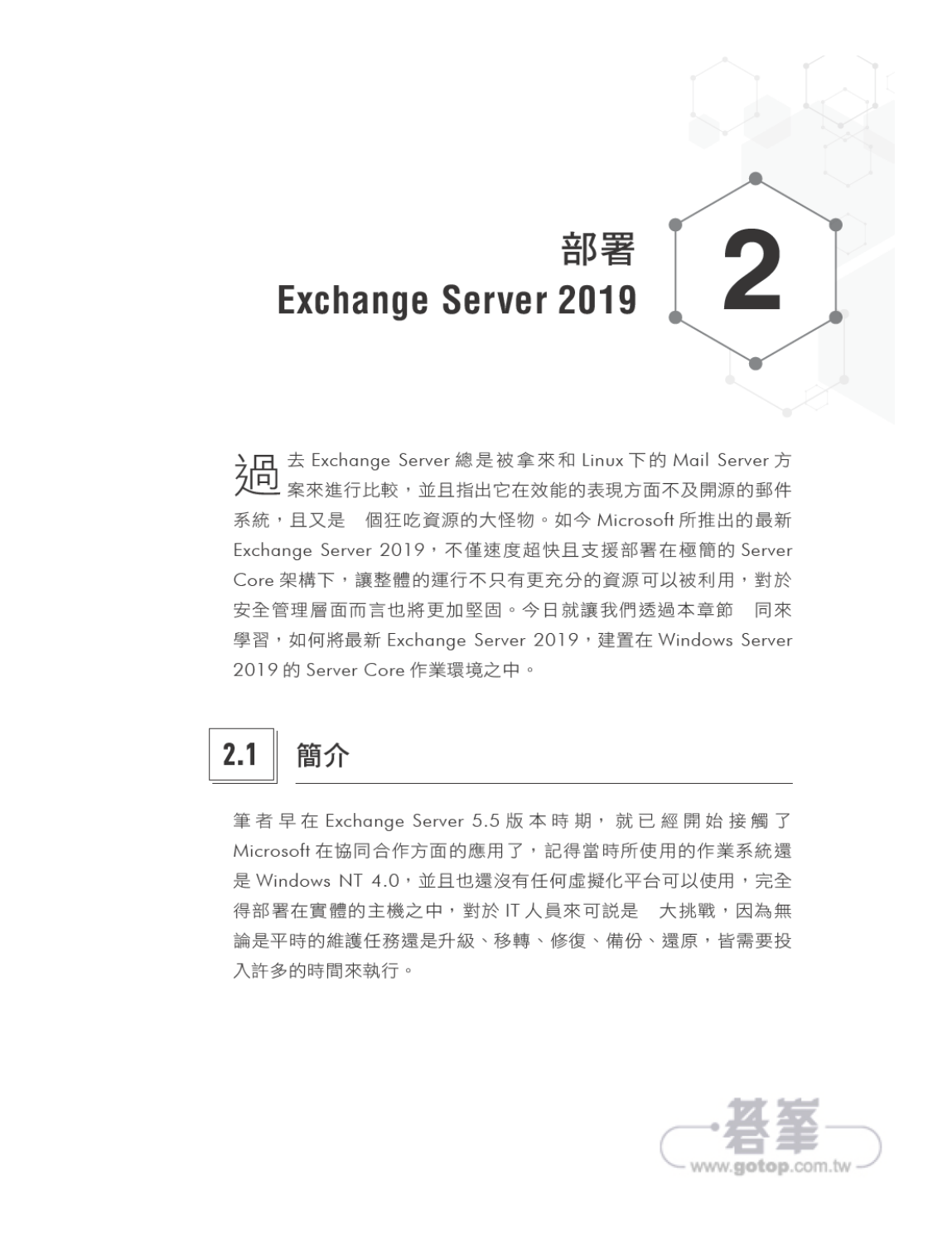時 間 飛 逝! 如 今 已 是 Exchange Server 2019 搭 配 Windows Server 2019 的年代,對於上述所提到的各項任務之執行,IT 人員已不再需要 心驚膽跳,因為在結合虛擬化平台架構的部署之下,可以説大幅縮短了 測試、部署、升級以及移轉的時間。

更 重 要 的 是 Exchange Server 2019 本 身 的 設 計 不 僅 在 功 能、 效 能 以 及 安 全 性 更 加 完 善, 對 於 IT 人 員 來 說 在 全 新 以 Web-based 設 計 的 Exchange Administration Center (EAC) 介 面, 搭 配 Exchange Management Shell 命令管理的使用之下, 讓原本許多看似複雜的 管理任務都簡化了許多,目可以讓更多平日常用的維護操作,透過 PowerShell Cmdlet 的 Script 設計,達成自動化的管理需求。

進 步也可以在結合 Office 365 的使用之下,輕鬆建構出堪稱是對企業 最好的 IT 策略,那就是所謂的混合雲 (Hybrid Cloud) 運行架構,讓組 織可以更加彈性的對於不同角色或不同需求的人員信箱,來加以分散存 放。如此將可以 方面提升用戶端存取的效能,另 方面又能降低私有 雲伺服器與網路的負載,最重要的是肯定也可以減輕 IT 人員的負擔。

## 2.2 新功能介紹

相較於前 版的 Exchange Server 2016, 全新的 Exchange Server 2019 從伺服端到用戶端,主要增加了哪 些令人關注的新功能呢,分 別說明如下:

- 支援部署在 Windows Server Core: 這項支援意味著不僅可以讓 Exchange Server 獲得更多可用資源,同時也大幅減少可能的攻擊面。
- 提供用戶端存取規則(Client Access Rule)管理機制,讓管理者可 以預先配置好對於 Exchange 系統管理中心(EAC)以及 Exchange 管理命令介面的存取權限,也就是僅開放給特定的內部或外部來源網 路,才能夠進行連線管理。

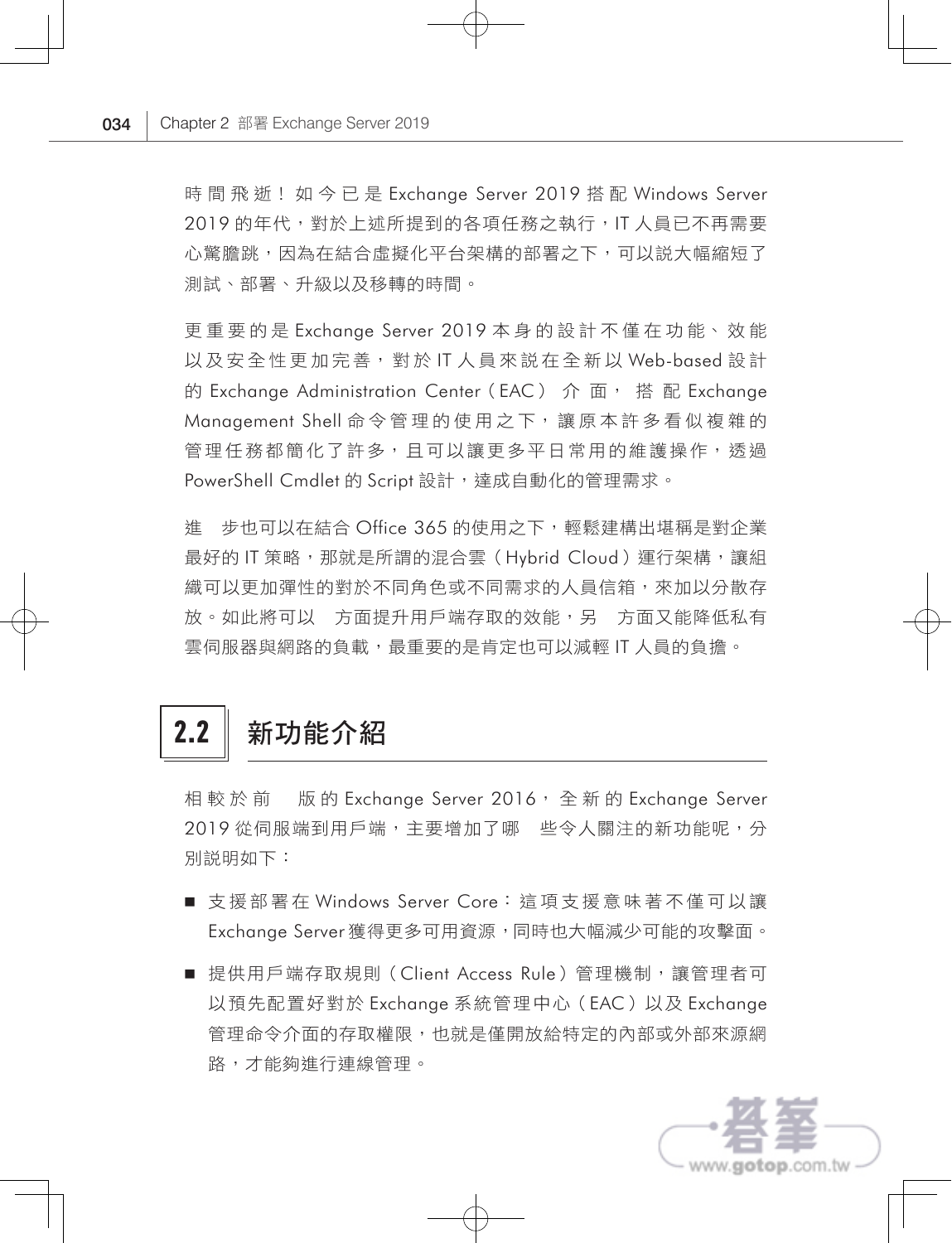- 磁碟空間:在準備安裝 Exchange 的磁碟機上至少必須剩餘 30 GB 的可用空間。系統磁碟必須至少剩餘 200MB,對於準備存放訊息佇 列(queue)資料庫的磁碟至少必須剩餘 500 MB。
- 螢幕解析必須至少在 1024 x 768 pixels 以上
- 檔案系統:無論是系統磁碟分割、Exchange 二進位檔案、Exchange 診斷記錄所產生的檔案、傳輸資料庫檔案(如郵件佇列資料庫)皆需 要採用 NTFS 檔案系統的分割區。至於信箱資料庫與交易記錄檔,則 可以選擇存放在更先進的 ReFS 檔案系統的分割區之中。

如果在您現行的網路環境之中已經有 Active Directory,甚至於已經有舊 版的 Exchange Server 正在運行,那麼在您準備部署最新的 Exchange Server 2019 之前,必須優先注意以下相容性的要求。

| 現行 Exchange 版本          | 共存支援                                                                     |
|-------------------------|--------------------------------------------------------------------------|
| Exchange 2010 或<br>更舊版本 | 不支援                                                                      |
| Exchange 2013           | 只要是 Exchange 2013 累計更新 21 (CU21) 或<br>更新版本皆支援 (包含 Edge Transport Server) |
| Exchange 2016           | 只要是 Exchange 2016 累計更新 11 (CU11) 或<br>更新版本皆支援 (包含 Edge Transport Server) |

▼ 表 2-2 新舊版本 Exchange 共存相容性

在 Active Directory 的需求部分,首先樹系中的所有網域控制站都必須 執 行 Windows Server 2012 R2 Standard( 含 Datacenter) 或 以 上 版 本,樹系功能層級則必為 Windows Server 2012 R2 以上版本。

至於部署 Exchange Server 所在的 Active Directory 站台,必須包含至 少 個可寫入的網域控制站(DC),而且也同時必須是全域目錄伺服 器(GC),否則安裝過程中將會發生失敗,必須注意的是基於安全性

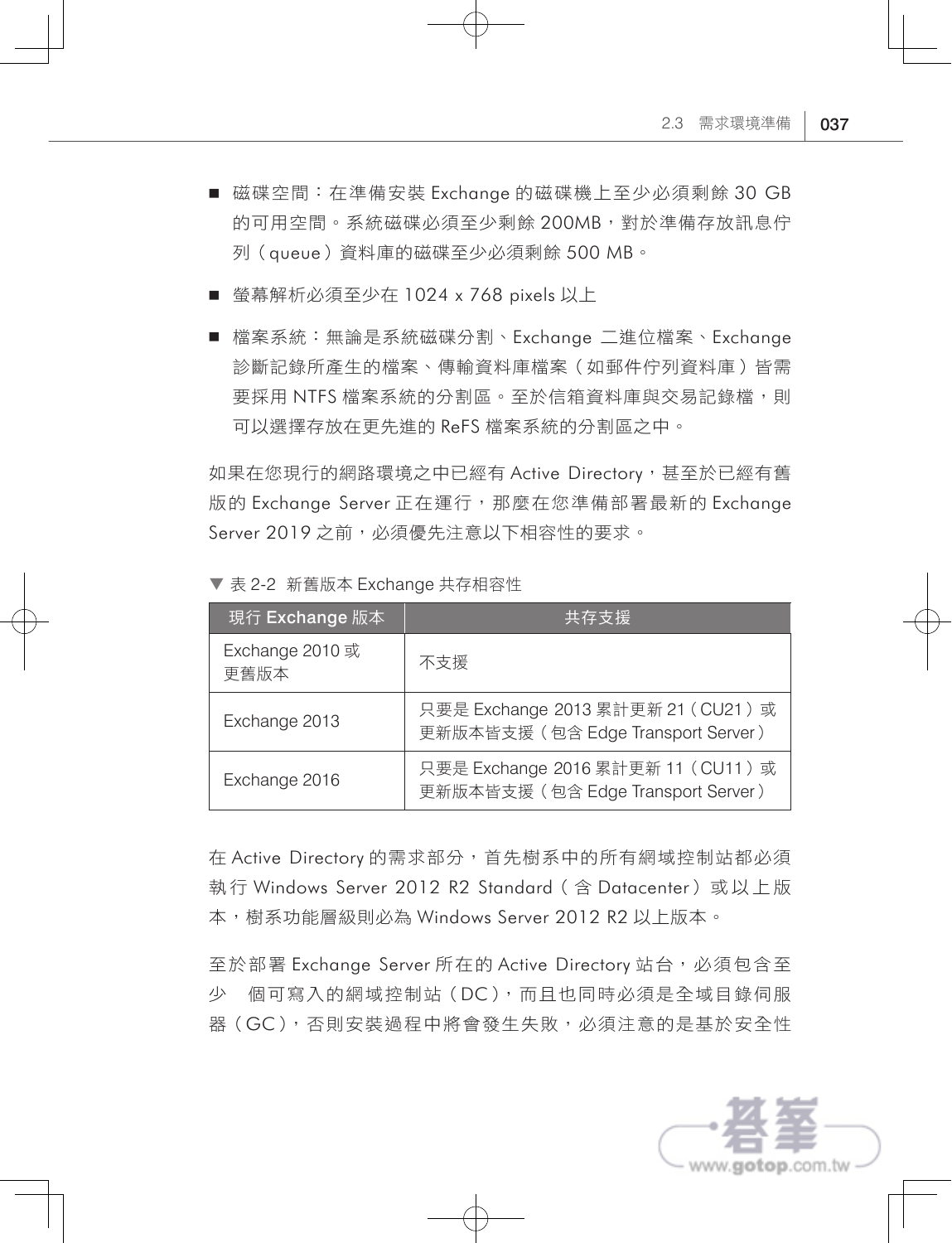如表 3-1 所示便是 個典型 Exchange Server 的外部 DNS 記錄設定範 例,您必須在內部與外部的 DNS 伺服器都有相同的記錄設定,這包括 了網域的 MX 記錄、Exchange Server 的 A 記錄、OWA 的別名設定、自 動探索(Autodiscover)的別名設定,只是 組是對應內部 IP 位址, 組則是對應外部的 IP 位址。

其中 MX 記錄在外部 DNS 伺服器中 定要有,尤其是在對外的 SMTP 服 務有兩台以上時,可以設定優先權來決定其先後順序。至於 Autodiscover 的記錄,便是用來方便用戶端,在無需輸入 Exchange Server 位址的設定 之下,改由根據 Email 地址的尾碼即可找到伺服器的連線位址。

| 完整網域名稱(FQDN)           | DNS 記錄類型     | 值              |
|------------------------|--------------|----------------|
| EX01.lab04.com         | А            | 140.1.1.100    |
| lab04.com              | MX.          | EX01.lab04.com |
| mail.lab04.com         | <b>CNAME</b> | EX01.lab04.com |
| owa.lab04.com          | <b>CNAMF</b> | EX01.lab04.com |
| Autodiscover.lab04.com | <b>CNAMF</b> | EX01.lab04.com |

▼ 表 3-1 DNS 記錄參考設定

如圖 3-3 所示便是自動探索的別 名新增設定範例,請在 [Alias] 的 欄位中輸入 Autodiscover,再點 選 [Browse] 按鈕來選取相對應的 Exchange Server 記 錄 即 可。 點 選 [OK]。



www.gotop.com.tw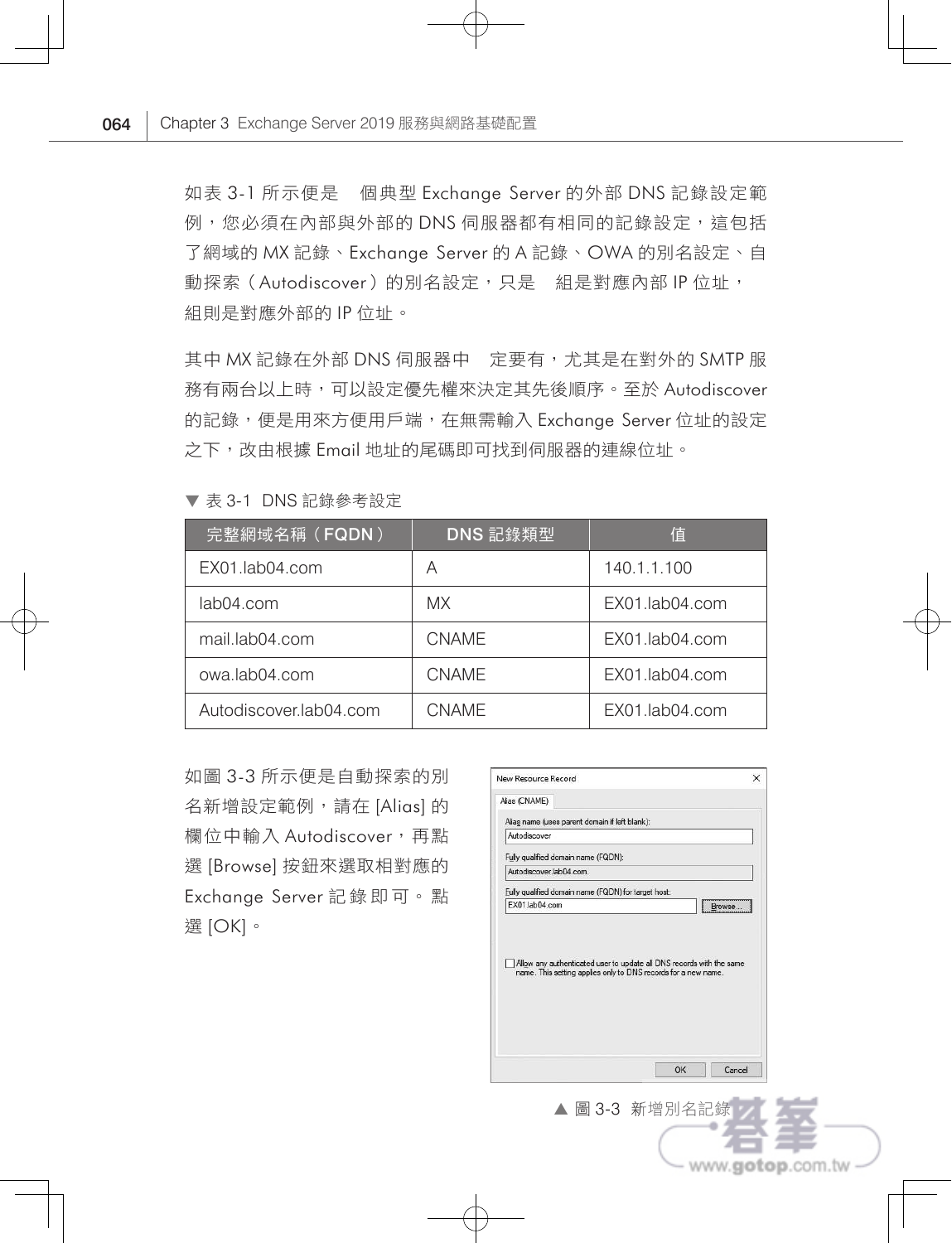## 3.3 同服器憑證申請

無論用戶端是使用 Outlook、OWA 還是行動裝置的 ActiveSync 連線方 式, Exchange Server 對於連線的建立, 皆是採用 SSL 加密安全通道來完 成,如此可以有效避免傳送中的帳號、密碼以及各類訊息遭到網路封包 分析工具的側錄。為此我們必須為 Exchange Server 建立專屬的伺服器 憑證,才能啟用 SSL 安全通道功能。否則當使用者的 Outlook 或 OWA 在進行連線 Exchange Server 信箱時,將會出現類似如圖 3-4 所示的憑 證安全警示。



▲ 圖 3-4 證安全警示

請連線登入 [Exchange 系統管理中心 ] 網站,然後點選至 [ 伺服器 ] 節點 的 [ 憑證 ] 頁面中,如圖 3-5 所示在預設的狀態下還不會有正式使用的 憑證,只會有供測試用途的自我簽署憑證。點選新增的圖示之後將會開 啟 [ 新增 Exchange 憑證 ] 頁面,請選取 [ 建立向憑證授權單位索取憑證 的要求 ]。點選 [ 下 步 ] 繼續。

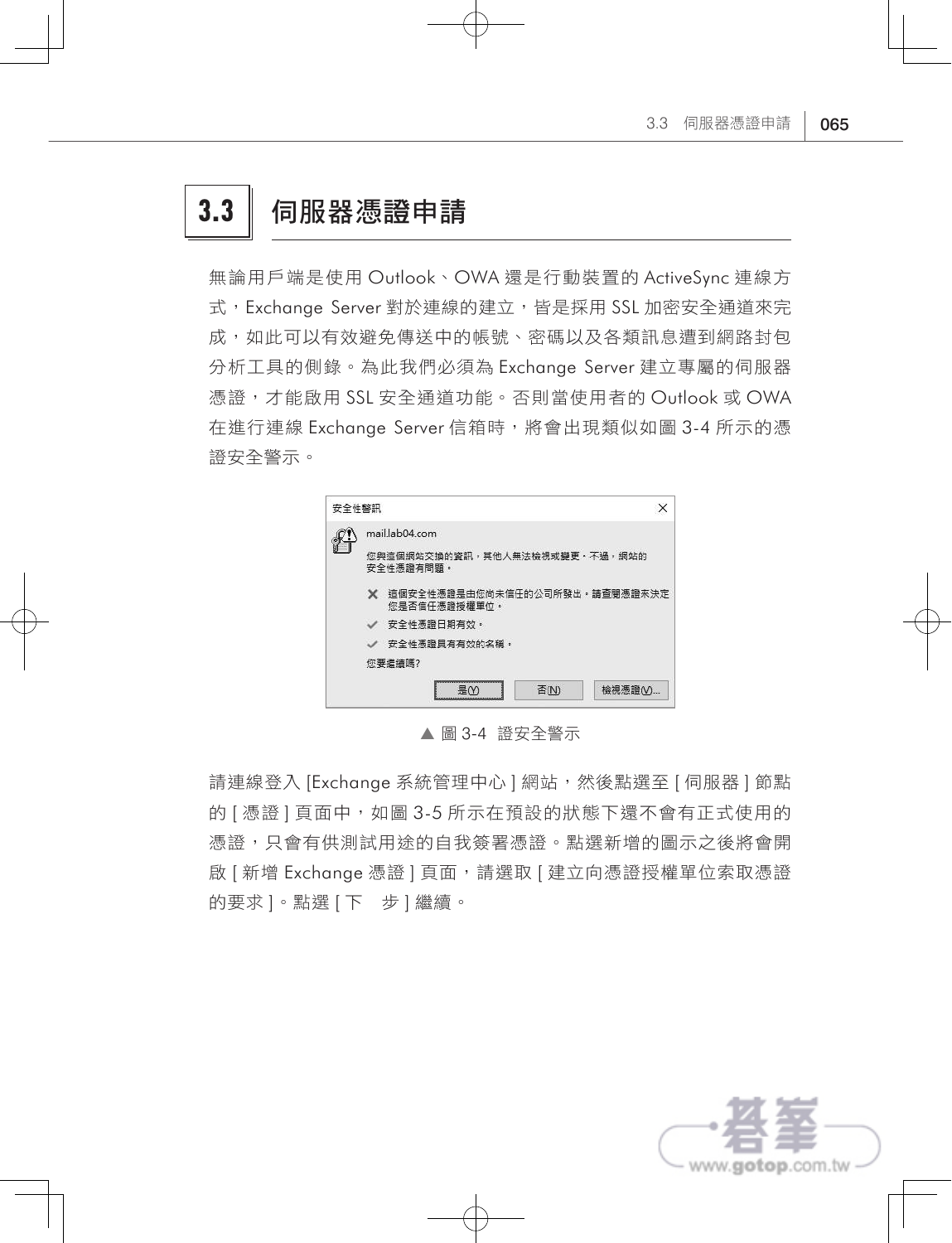除了人員信箱之外,您也可以透過命令參數方式,來建立可讓多位 人員 起存取的共用信箱。在以下的範例中,便是新增 個名為"IT Department"的共用信箱,並且將 [ 傳送為 ] 以及 [ 完整存取權 ] 的成 員,分別選定為現行的 IT 以及 SI 安全性群組。如此 來這個群組的所 有人員,便可以對於此共用信箱進行完整權限的存取,並且可以使用 IT 部門的名義來傳遞、轉寄或回覆 Email。

New-Mailbox -Shared -Name"IT Department"-DisplayName "資訊組" -Alias IT | Set-Mailbox -GrantSendOnBehalfTo IT | Add-MailboxPermission -User SI -AccessRights FullAccess -InheritanceType All

# 4.4 查詢信箱最近登入的時間

相信無論是在 Compliance 還是 Security 層面的管理需求, 常會聽到 IT 人員在詢問如何得知所有人員或選定的人員,最近 次登入的時間以 及所登入的 Exchange Server 是哪 台。如圖 4-5 所示便是 個典型的 PowerShell 命令查詢範例,其執行結果將會顯示所有人員信箱與共用信 箱的最近 次登入時間,以及所登入的 Exchange Server,並且依照降 冪排序方式來加以呈現。

Get-Mailbox -ResultSize Unlimited -RecipientTypeDetails UserMailbox, SharedMailbox | Get-MailboxStatistics | Sort-Object Lastlogontime -Descending | Select-Object DisplayName, MailboxTypeDetail, LastLogonTime, Se rverName

| Machine: EXD1.Iab04.com                                                      |                                                                                |                                                                                                                                                                                                    | [PS] C:\>Get-Mailbox -ResultSize Unlimited -RecipientTypeDetails UserMailbox.SharedMailbox   Get-MailboxStatistics   Sort-O <<br>bject Lastlogontime -Descending   Select-Object DisplayMame, MailboxTypeDetail, LastLogonTime, ServerName | E |
|------------------------------------------------------------------------------|--------------------------------------------------------------------------------|----------------------------------------------------------------------------------------------------------------------------------------------------------------------------------------------------|--------------------------------------------------------------------------------------------------------------------------------------------------------------------------------------------------------------------------------------------|---|
| DisplayMams<br>陳珊迪<br>和奉義<br>Administrator<br><b>FRAdmin</b><br>貸計組信箱<br>大法海 | MailboxTypeDetail LastLogonTime<br>SharedMailbox<br>UserMailbox<br>UsarNailbox | UserNailbox 2019/9/11 下午 03:52:22 EX01<br>UsarNailbox 2019/9/11 下午 03:48:16 EX01<br>UserMailbox 2019/9/11 上午 10:53:12 EX01<br>UserMailbox 2019/9/2 下午 04:48:33<br>HaarHailbox 2019/8/5 下午 02:26:49 | ServerName<br>EX01<br>EX01<br>EX <sub>01</sub><br>EX01<br>EX01                                                                                                                                                                             |   |

▲ 圖 4-5 查看最後登入時間

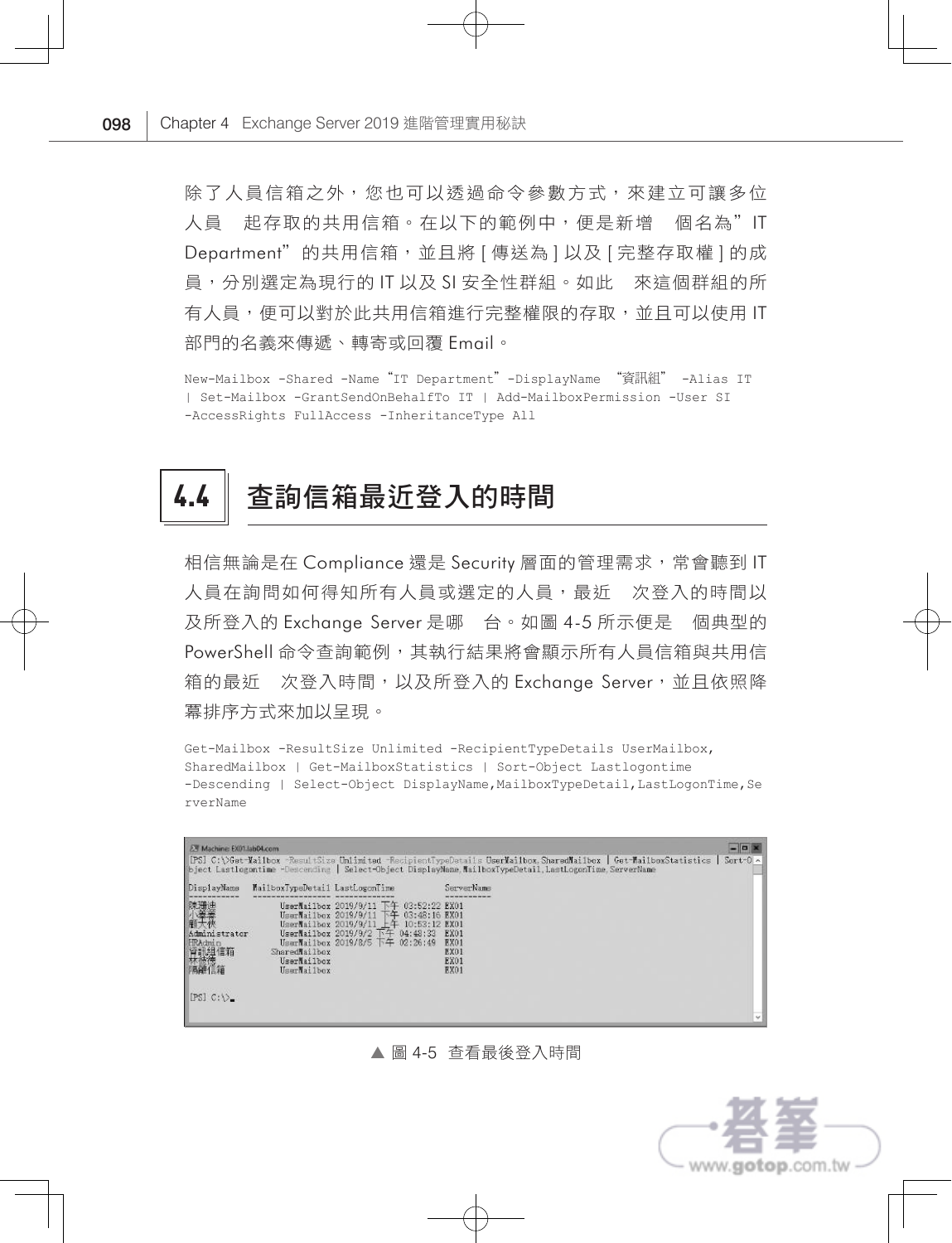如圖 5-1 所示便是雙成員伺服器 DAG 架構的設計範例, 其中我可以將 位在 FX01 中的主要 DB01 信箱資料庫,設定複寫至 FX02 的 DB01 副 本資料庫,針對 DB02 信箱資料庫的做法則為相反。必須特別注意的是 無論您選擇 DAG 架構為何,除了必須在相同的 Active Directory 樹系之 中之外,負責用來存放仲裁資料的見證主機也是必要的,在此我們直接 使用網域控制站(DC)來充當這個角色。



▲ 圖 5-1 雙成員伺服器 DAG 架構

### 5.3 | 安裝第二台信箱伺服器

目前在筆者實驗室環境之中已經有 台名為 EX01 的 Exchange Server 2019 伺服器,部署在 LAB04 的 Active Directory 網域之中。接下來將 準備部署第二台名為 EX02 的 Exchange Server 2019 伺服器於相同的網 域之中。

在完成電腦名稱以及網卡 IP 位址的設定之後,請完成 Microsoft Visual C++ 2013 可轉發套件的下載與安裝。緊接著請開啟 Exchange Server

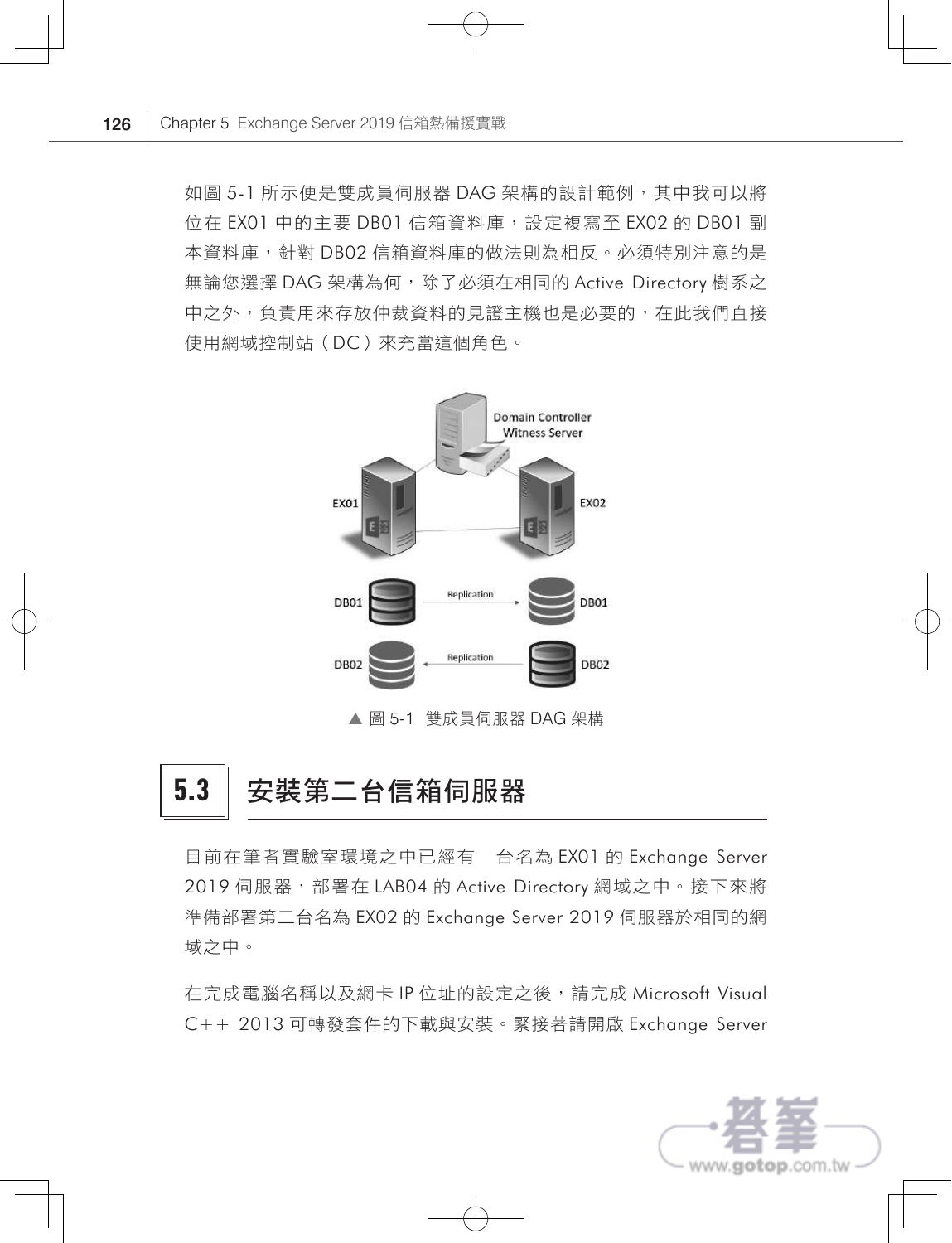關於 Exchange Server 信箱資料庫是否有備份成功,除了可以從 Windows Server Backup 來查看相關記錄之外,也可以從 PowerShell 的 連線或 EMS 命令介面之中, 如圖 6-17 所示執行以下命令參數來取得 "LastFullBackup" 狀態資訊, 即是此信箱資料庫最新 次完整備份的日期 與時間。

Get-MailboxDatabase -Name "IT Mailbox Database" -Status | FL Name,\*backup\*

| Select Machine: EX01.lab04.com                                                                                                                                                                                                                                          |                                                                                                                      |
|-------------------------------------------------------------------------------------------------------------------------------------------------------------------------------------------------------------------------------------------------------------------------|----------------------------------------------------------------------------------------------------------------------|
|                                                                                                                                                                                                                                                                         | [PS] C:\>Get-MailboxDatabase -Identity "IT Mailbox Database" -Status   FL Name,*backup*                              |
| Name<br>BackupInProgress<br>SnapshotLastFul1Backup<br>SnapshotLastIncrementalBackup<br>SnapshotLastDifferentialBackup<br>SnapshotLastCopyBackup<br>LastFul1Backup<br>LastIncrementalBackup<br>LastDifferentialBackup<br>LastCopyBackup<br>RetainDeletedItemsUnti1Backup | : IT Mailbox Database<br>: False<br>T<br>: True<br>: 2019/6/24 下午 03:25:47<br>: 2019/6/24 下午 03:20:31<br>$:$ $False$ |

▲ 圖 6-17 杳看最新完整備份記錄

請注意!當您在 Windows Server Backup 的進階設定中,沒有選擇採用 VSS Full Backup 配置時,在信箱資料庫的備份狀態資訊中,便只會顯示 備份的日期與時間於 LastCopyBackup 欄位之中。

## 6.5 高令備份工具的使用

在前面的示範當中我們看到了使用 PowerShell 命令,來查看信箱資料庫 的備份狀態。其實就連 Windows Server Backup 所有的操作管理,都是 可以經由執行 PowerShell 命令參數來完成。首先您必須知道目前有哪 些與 Windows Server Backup 相關的命令。請如圖 6-18 所示執行 Get-Command \*wb\* -commandtype cmdlet 命令參數便可以 目了然。

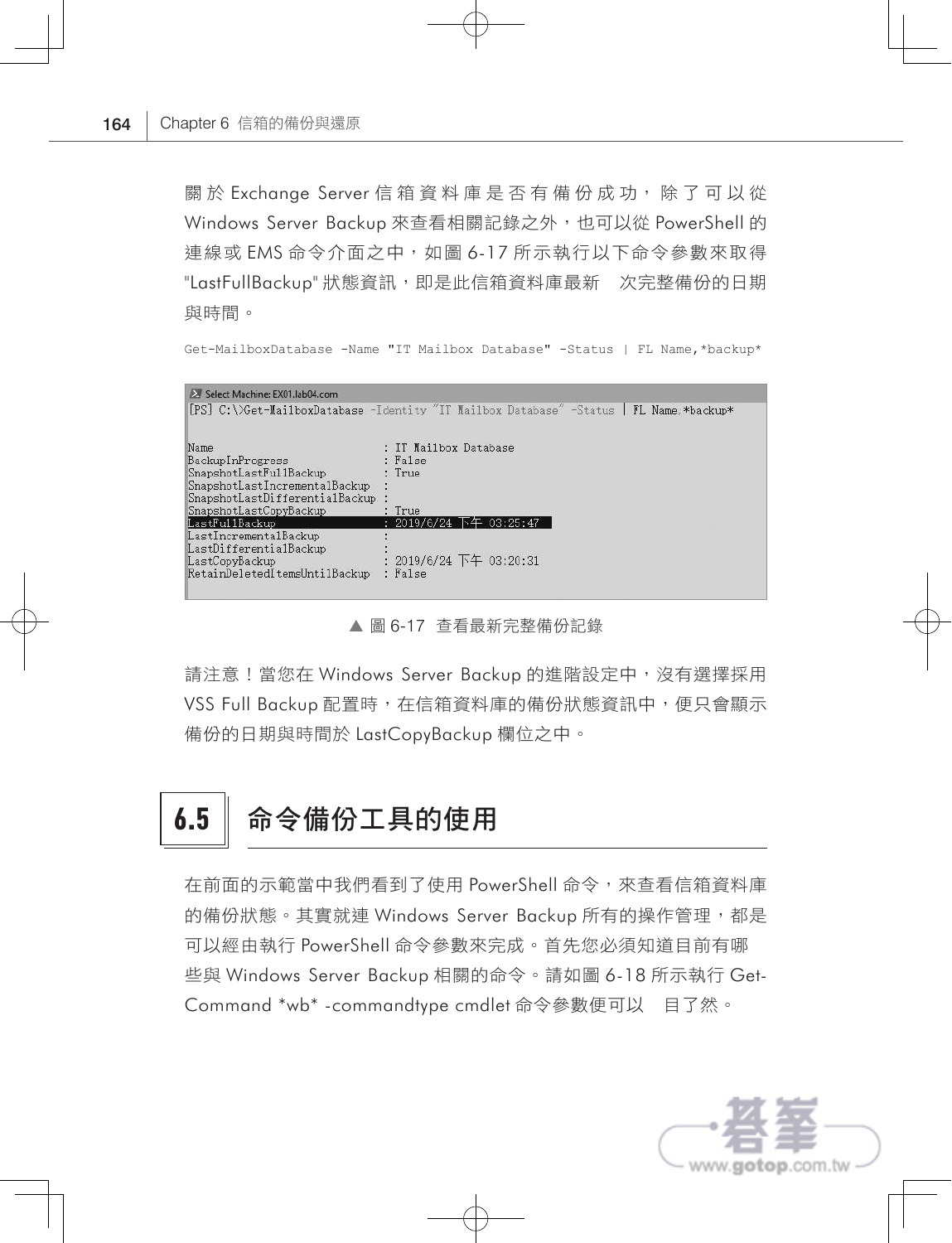| Machine: EX01.lab04.com                                                                                                                                                                                        |                                                                                                                                                                                                                                                                                                                                                                                                                                                          |                                                                                                                                                                                                                                                                                                 |                                                                                                                                                                                                                                                                                                                                                                                                                                                                                                        | $  \times$ |
|----------------------------------------------------------------------------------------------------------------------------------------------------------------------------------------------------------------|----------------------------------------------------------------------------------------------------------------------------------------------------------------------------------------------------------------------------------------------------------------------------------------------------------------------------------------------------------------------------------------------------------------------------------------------------------|-------------------------------------------------------------------------------------------------------------------------------------------------------------------------------------------------------------------------------------------------------------------------------------------------|--------------------------------------------------------------------------------------------------------------------------------------------------------------------------------------------------------------------------------------------------------------------------------------------------------------------------------------------------------------------------------------------------------------------------------------------------------------------------------------------------------|------------|
|                                                                                                                                                                                                                | [PS] C:\>Get-Command *wb* -commandtype endlet                                                                                                                                                                                                                                                                                                                                                                                                            |                                                                                                                                                                                                                                                                                                 |                                                                                                                                                                                                                                                                                                                                                                                                                                                                                                        | ٨          |
| CommandType                                                                                                                                                                                                    | Name                                                                                                                                                                                                                                                                                                                                                                                                                                                     | Version<br>--------                                                                                                                                                                                                                                                                             | Source                                                                                                                                                                                                                                                                                                                                                                                                                                                                                                 |            |
| Cmdlet<br>Cmdlet<br>Cmdlet<br>Cmdlet<br>Cmdlet<br>Cmdlet<br>Cmdlet<br>Cmdlet<br>Cmdlet<br>Cmdlet<br>Cmdlet<br>Cmdlet<br>Cmdlet<br>Cmdlet<br>Cmdlet<br>Cmdlet<br>Cmdlet<br>Cmdlet<br>Cmdlet<br>Cmdlet<br>Cmdlet | Add-VBBackupTarget<br>Add-VEBareNetalRecovery<br>Add-VBFileSpec<br>Add-VBSystemState<br>Add-VBVirtualMachine<br>Add-VBVolume<br>Get-VBBackupSet<br>Get-VBBackupTarget<br>Get-VBBackupVolumeBrowsePath<br>Get-VBBareMetalRecovery<br>Get-VBDisk<br>Get-VBFileSpec<br>Gat-VBIob<br>Get-VBPerformanceConfiguration<br>Get-VBPolicy<br>Get-VBSchedule<br>Get-VBSummary<br>Get-VBSystemState<br>Get-VBVirtualMachine<br>Get-VBVolume<br>Get-VBVssBackupOption | 1, 0, 0, 0<br>1, 0, 0, 0<br>1, 0, 0, 0<br>1, 0, 0, 0<br>1, 0, 0, 0<br>1, 0, 0, 0<br>1, 0, 0, 0<br>1, 0, 0, 0<br>1, 0, 0, 0<br>1, 0, 0, 0<br>1, 0, 0, 0<br>1, 0, 0, 0<br>1, 0, 0, 0<br>1, 0, 0, 0<br>1, 0, 0, 0<br>1, 0, 0, 0<br>1, 0, 0, 0<br>1, 0, 0, 0<br>1, 0, 0, 0<br>1, 0, 0, 0<br>1.0.0.0 | VindowsServerBackup<br>VindowsServerBackup<br>VindowsServerBackup<br>VindowsServerBackup<br>VindowsServerBackup<br>VindowsServerBackup<br>VindowsServerBackup<br>VindowsServerBackup<br>VindowsServerBackup<br>VindowsServerBackup<br>VindowsServerBackup<br>VindowsServerBackup<br>VindowsServerBackup<br>VindowsServerBackup<br>VindowsServerBackup<br>VindowsServerBackup<br>VindowsServarBackup<br>VindowsServerBackup<br>VindowsServerBackup<br><b>VindowsServerBackup</b><br>VindowsServerBackup | $\vee$     |

▲ 圖 6-18 查詢可用的備份命令

在得知了 Windows Server Backup 有哪 些可用的命令之後, 若想要 知道某 個命令 (例如: Add-WBBackupTarget) 的完整使用説明, 可以如圖 6-19 所示執行 Get-Help Add-WBBackupTarget -full 命令參 數, 如果只是要查看這個命令的使用範例,則可以執行 Get-Help Add-WBBackupTarget -examples 命令參數即可。



▲ 圖 6-19 查詢備份命令用法

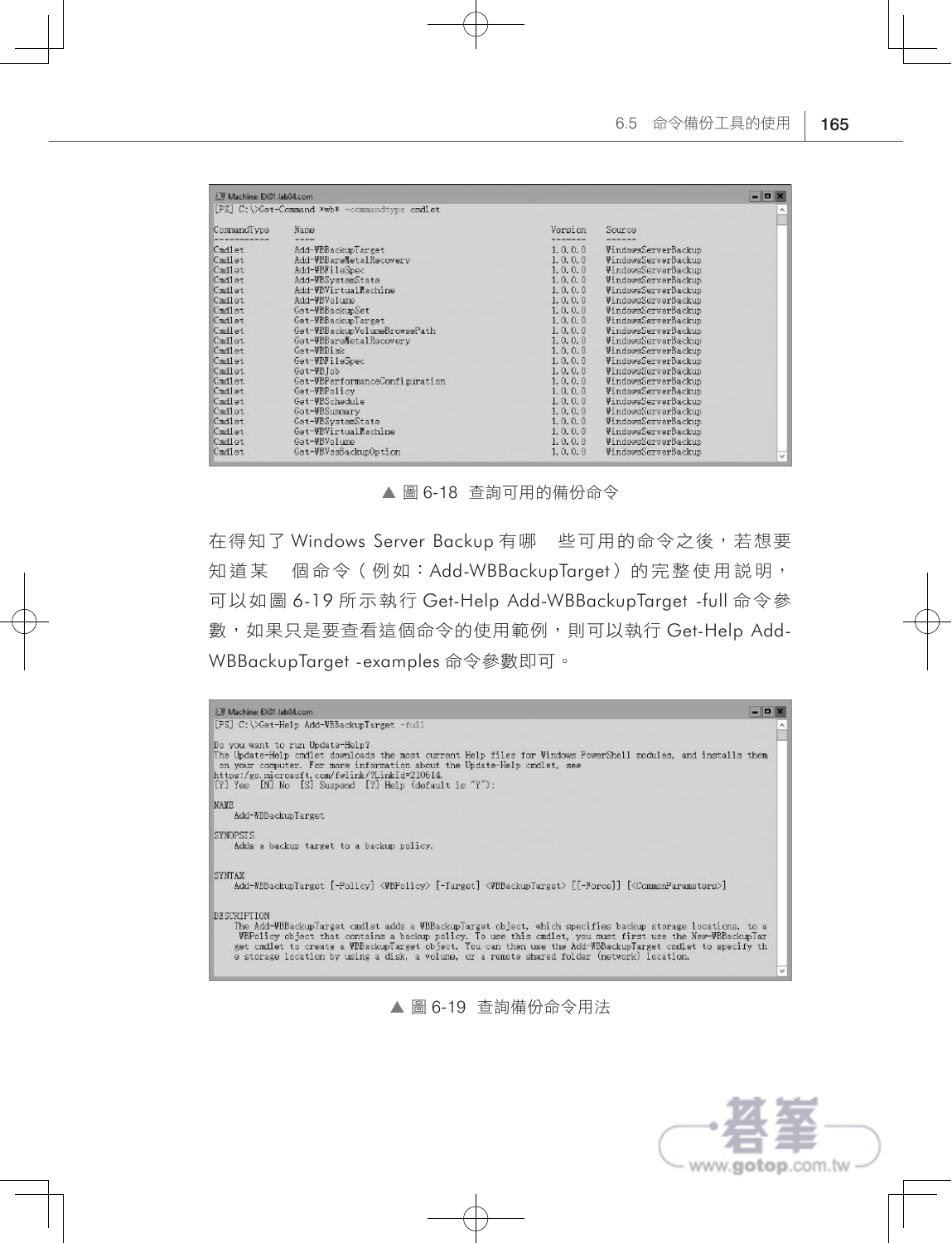# 9.2 Edge Transport 硬體需求

Exchange Server 2019 支援了與舊版 Exchange Server, 在相同 Active Directory 的架構中共存運行,這些版本包括了 Exchange Server 2013 累 計 更 新 21(CU21) 以 及 Exchange Server 2016 累 計 更 新 11 (CU11)或更新版本,並且也相容於其中現行的 Edge Transport Server 部署。

關於部署 Edge Transport Server 所採用的作業系統, 必須是 Windows Server 2019 Standard 或 Datacenter 版本,並且可選擇安裝在 Server Core 或完整的桌面環境之中,而它所需要的硬體需求可參考表 9-1。

請注意! Edge Transport Server 不支援安裝與執行在 Nano 伺服器的運 作模式下。

| 元件         | 需求                                                                                                                 | 附註                               |
|------------|--------------------------------------------------------------------------------------------------------------------|----------------------------------|
| CPU        | 支援 Intel 64 與 AMD64 架構的<br>處理器                                                                                     | 不支援 Intel Itanium<br> A64 處理器    |
| <b>RAM</b> | 建議至少 64B 記憶體                                                                                                       | Exchange 2019 支援<br>最多 256GB 記憶體 |
| 分頁檔案大小     | 建議設定成已安裝記憶體大小的<br>25%,並將分頁檔案最小值和最<br>大值設定成同樣大小。                                                                    | 無                                |
| 磁碟空間       | 系統磁碟機至少剩下 200 MB 的<br>可用空間。對於 Exchange 程式<br>安裝的目標磁碟,請提供 30GB<br>以上的可用空間,對於包含訊息<br>佇列資料庫的磁碟機則至少 500<br>MB 以上的可用空間。 | 無                                |

#### ▼ 表 9-1 Edge Transport Server 硬體需求

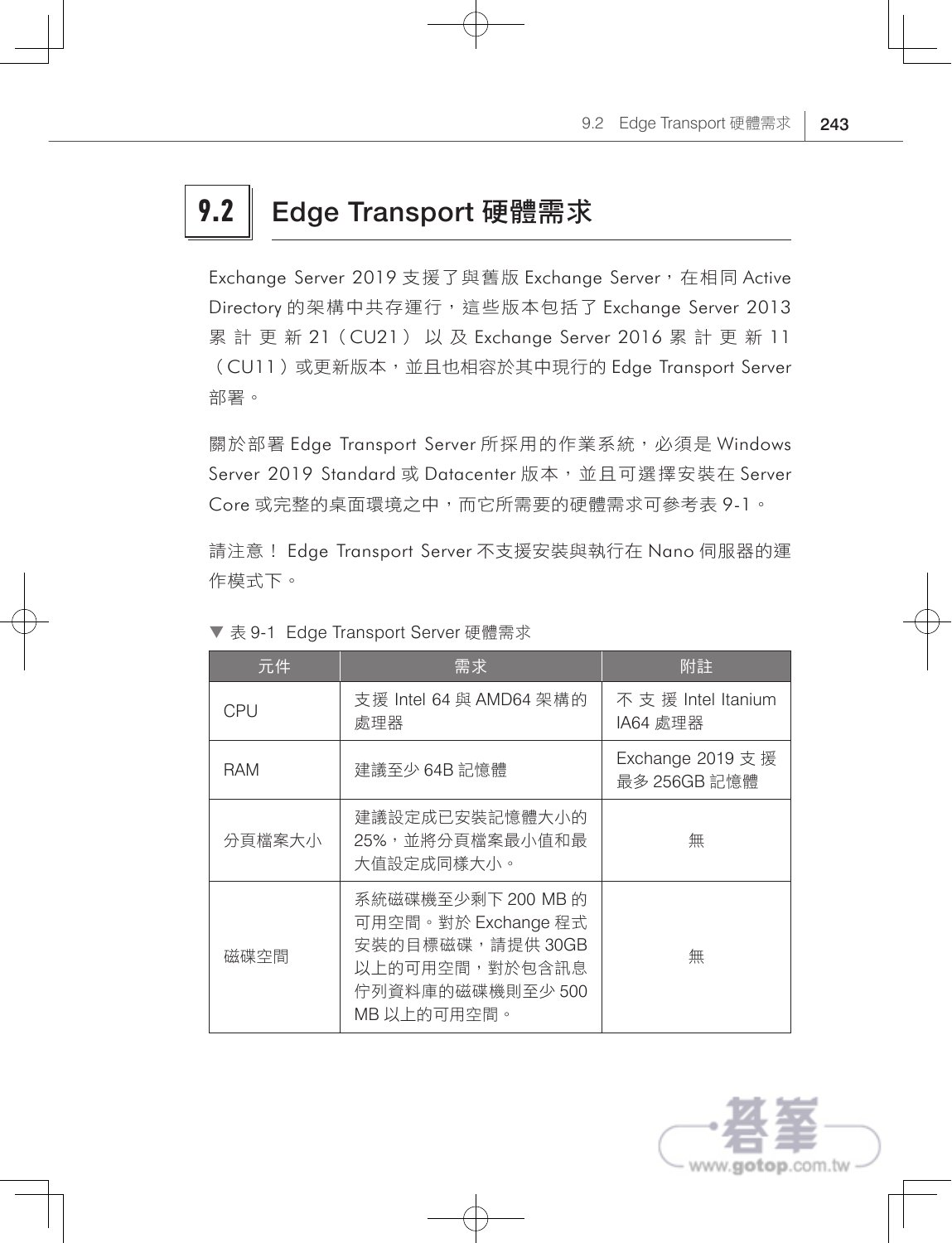| 元件    | 需求                                                                                                            | 附註 |
|-------|---------------------------------------------------------------------------------------------------------------|----|
| 螢幕解析度 | 建議至少設定成 1024 x 768 以<br>上像素                                                                                   | 無  |
| 檔案系統  | NTFS:建議將系統磁碟以及<br>Exchange 的二進位檔案、診斷<br>記錄檔案、郵件佇列資料庫所需<br>要使用到的磁碟分割區,採用此<br>類型的檔案系統。<br>ReFS: 適合用以存放 Exchange | 無  |
|       | 信箱資料庫以及交易記錄檔案。                                                                                                |    |

在網路和目錄伺服器需求部分可以參考表 9-2 說明。

▼ 表 9-2 網路和目錄伺服器需求

| 元件                  | 需求                                                                            |
|---------------------|-------------------------------------------------------------------------------|
| 網域控制站 (DC)          | 作業系統必須是 Windows Server 2012 R2 以上<br>版本。                                      |
| Active Directory 樹系 | 樹系功能層級必須至少是 Windows Server 2012<br>$R2 \circ$                                 |
| Active Directory 站台 | 站台中必須包含至少 個可寫入的網域控制站<br>(DC),且同時也是全域類別伺服器 (GC)。                               |
| DNS 命名空間            | 支援了連續、不連續、單 標籤網域以及斷續四<br>種 DNS 命名空間。                                          |
| IPv6                | 只有在現行網路支援 IPv4與IPv6,並且在<br>Exchange Server 的網路設定也已經啟用了<br>IPv4,才能支援 IPv6 的使用。 |